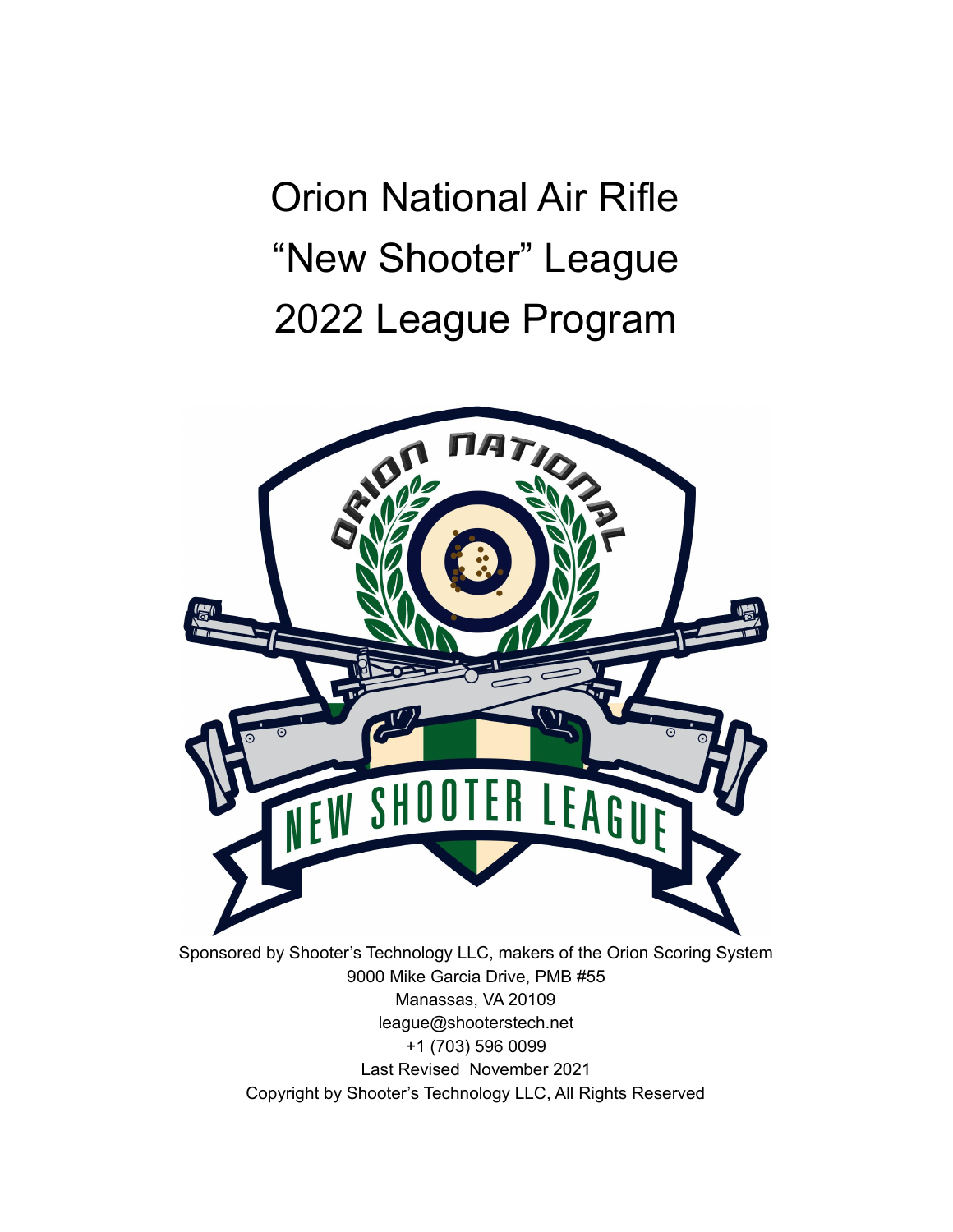# **Introduction**

#### Purpose

Orion's National Air Rifle "New Shooter" League (The League) is an offshoot of the National Air Rifle League intended for young athletes in their first year of competition. It seeks to create a bold competition format, allowing teams from throughout the country to compete virtually in an exciting, spectator-friendly league. Teams of "New Shooters," athletes in their first year of competition, will compete against each other in a 8 game, 10 week season. The League seeks to reward participation and improvement over competition. As a result all athletes will receive participation pins, and medals will be awarded to approximately 50% of the participating teams and athletes.

### Important Dates for the 2022 Season

- Registration Deadline: 18 January 2022.
- Last Day to Withdraw from League: 18 January 2022.
- Preseason: 1 January through 23 January 2022.
- Coaches Meeting Webinar: The week of 17 January, exact date and time not yet set.
- Regular Season: 24 January 3 April 2022.

### Important Changes from the 2021 Season

• The deadline to turn in scores for each game is moved to Noon Monday EST (previously it was Midnight Monday EST).

## League Organization

The League is structured into teams, seasons, and games. A team consists of four or more Sporter air rifle athletes with a coach from a single school or club. A game is one competition between two teams. A complete season is all sets of games from all teams. The season lasts 10 weeks and each team competes in 8 games.

Each week during the season, teams will get scheduled to compete against one other team using dynamic scheduling. The goal of dynamic scheduling is to allow teams of near equal skill level to compete with each other each week. In this method, and as the league progresses, the top teams will compete against each other and the developing teams will compete against each other. Teams will be ranked according to their League Points, a combination of seasonal average and win-loss record.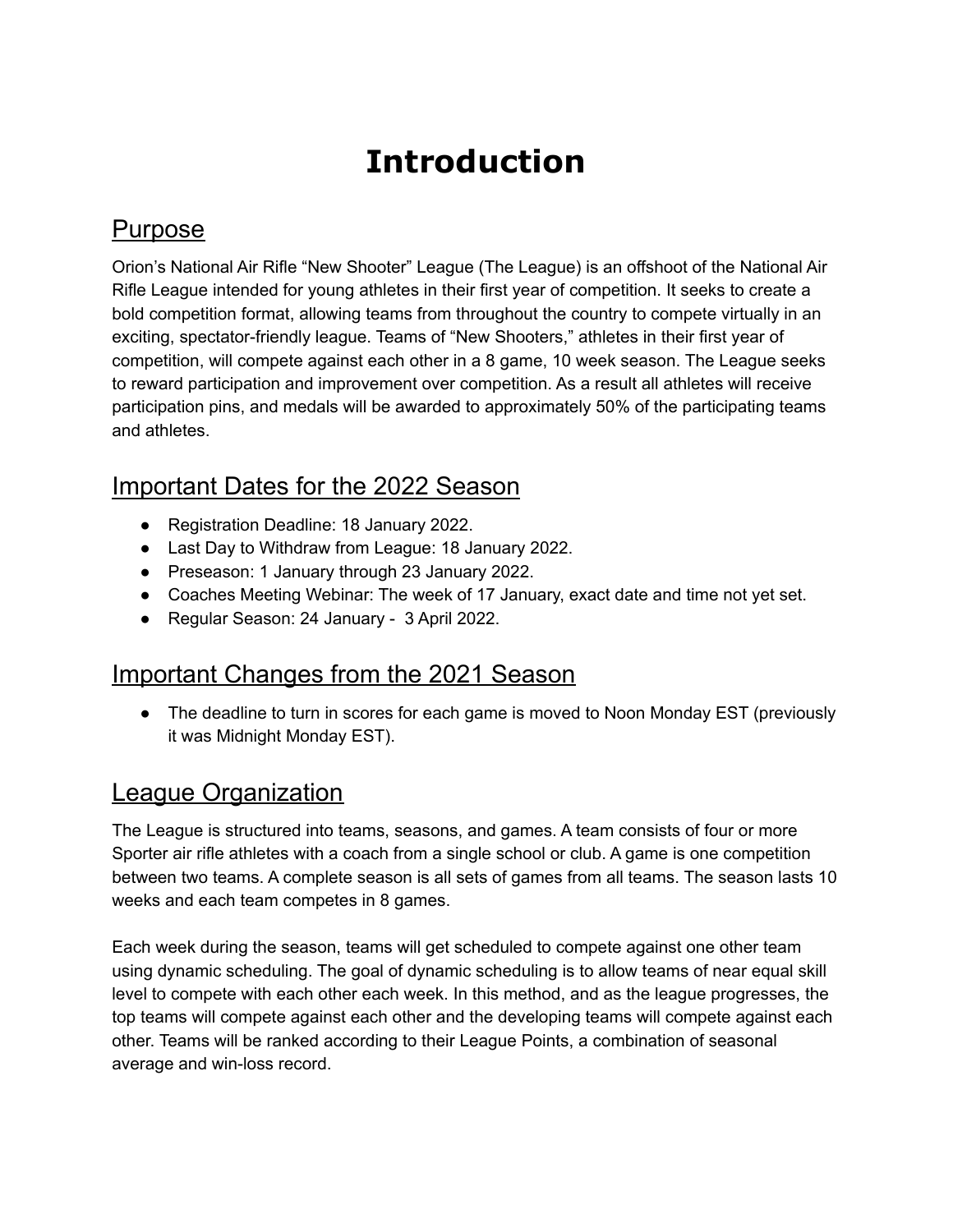Teams will compete each week from their home range unless specifically requested otherwise. Scores from each team will be merged on the Internet using Orion's Virtual Match technology. Results will be listed live online on Orion's Result Center.

The League will adhere to current National Standard Three-Position Air Rifle Rules except where clearly stated otherwise within this league program.

#### Media Promotion

A key principle of The League is increasing the sport's spectator appeal. The League will achieve this through regular press releases and social media posts using common sport terminology. The terminology and make-up of the League was selected specifically to be understood by almost anyone, whether or not one is familiar with the sport. By raising awareness and familiarity, the goal is to increase the spectator appeal and excitement of the sport.

#### Differences with National Air Rifle League

The National Air Rifle "New Shooter" League differs from the main National Air Rifle League in a few key areas.

- The New Shooter league is only open to athletes competing in their first year. Whereas the main National Air Rifle League is open to all high school age athletes regardless of competition experience.
- Teams are not split into conferences or skill based divisions. Instead, all teams compete in the same (single division) league.
- The New Shooter league is for Sporter athletes only.
- The New Shooter league just has a regular season, there is not a postseason tournament.
- Awards emphasize participation and improvement over competition.

# **Organization**

The League is structured into teams, seasons, and games. A team consists of four or more Air Pistol athletes with a coach from a single club. A game is one competition between two teams. A complete season is all sets of games from all teams. The season lasts 10 weeks and each team competes in 8 games.

## Club, School, and Team Member Requirements

All athletes must be in their first year of competitive marksmanship experience. For the purposes of the League this is defined as any athlete whose first air rifle or smallbore rifle competition was on or after 1 August 2021. Athletes who only competed in BB Gun, Air Pistol, or other shooting disciplines are still eligible to compete.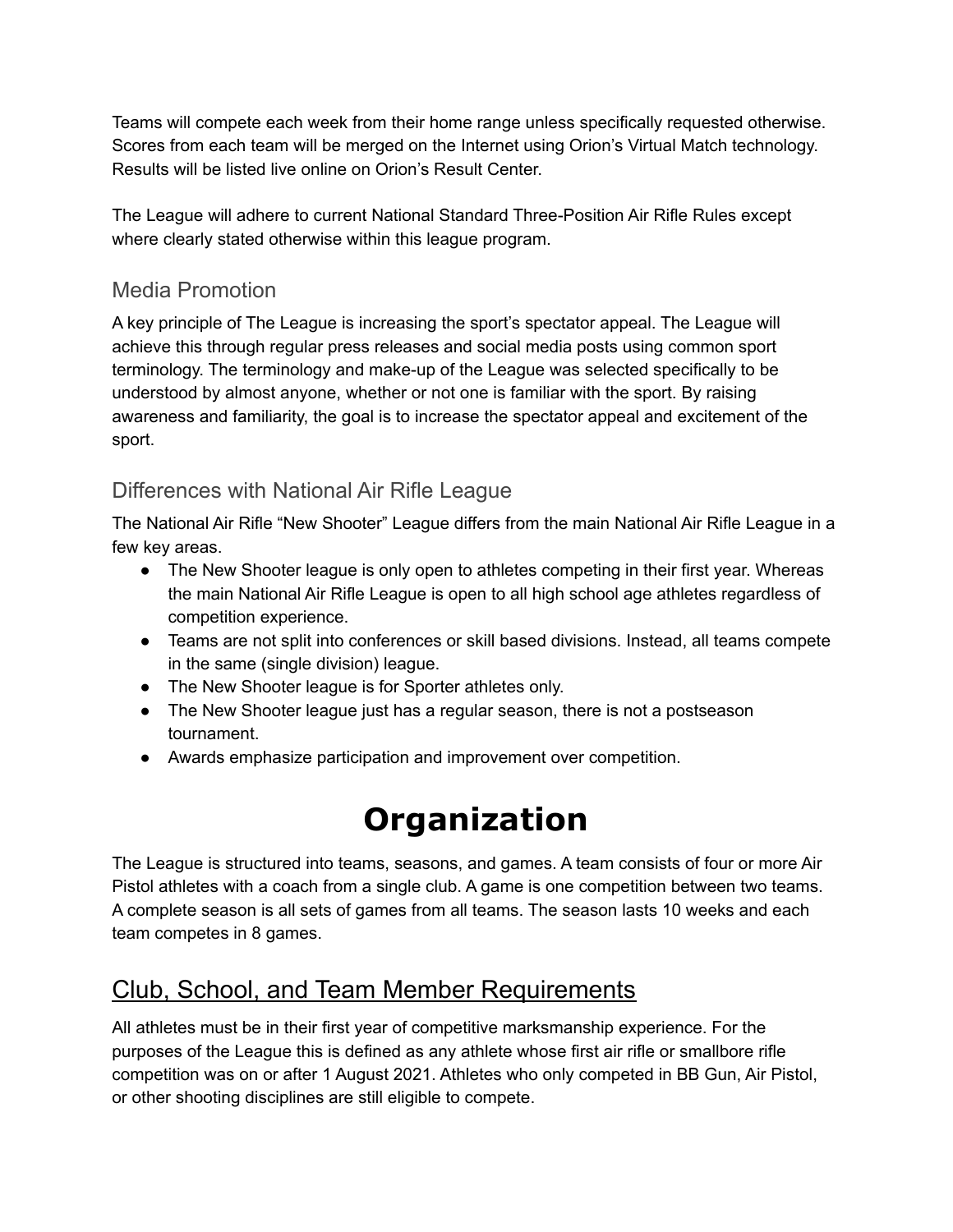Team members must be active, participating members of the same club or school team. All athletes must be eligible to compete under the National Three-Position Air Rifle Rules (section 3.1). No all-star teams are allowed. A club or school may only enter one team in the League.

An athlete who may be eligible to compete for two teams, for example one JROTC program and one Junior Rifle Club program, may only compete for one of those teams. He or she must compete for only that team for the duration of the season.

The League is for Sporter class athletes only.

An eligible athlete may compete in both the 2021 National Air Rifle League and the 2022 "New Shooter" League.

As further described in the "Games" section, games will be scored using the "Best Four Count Teams" rule (rule 3.2.2). This means teams can have as many athletes compete in a game as they have eligible team members, but only the top four scores count towards the team's total. Teams with fewer than four team members for any given game may be given a Did Not Start (DNS).

#### Games

A "game" is when two teams compete against each other. Each team will shoot a 3x10 course of fire. Current National Standard Three-Position Air Rifle Rules will govern the conduct of each game, except where clearly stated otherwise within this league program. The winning team is the team with the highest sum of their top four athletes' scores, using the "Best-Four-Count-Teams" rule (rule 3.2.2). Each team may include as many eligible club members as they wish.

All scoring will be done electronically with Orion, Athena, or other approved Electronic Scoring Target systems, using decimal scoring. Manual methods of scoring and challenges are prohibited. All games, by default, will be virtual. This means each team will compete from their home range. Where geographically possible and the opposing coaches agree, games may be local. A local game is when both teams compete at the same time on the same range. In a virtual game, coaches from opposing teams are encouraged to coordinate their schedule so that both teams shoot the game at the same time. Please notify the League Administrator (league@shooterstech.net) one week prior to the game if the opposing coaches would prefer a local game instead of a virtual game.

With the permission of the League Administrator teams are permitted to use targets and scores shot during unrelated national level postals for their weekly game scores. For example, if a team is participating in the JROTC Postals, organized by the Civilian Marksmanship Program, a team may use the same targets shot during the postal for the league game that week.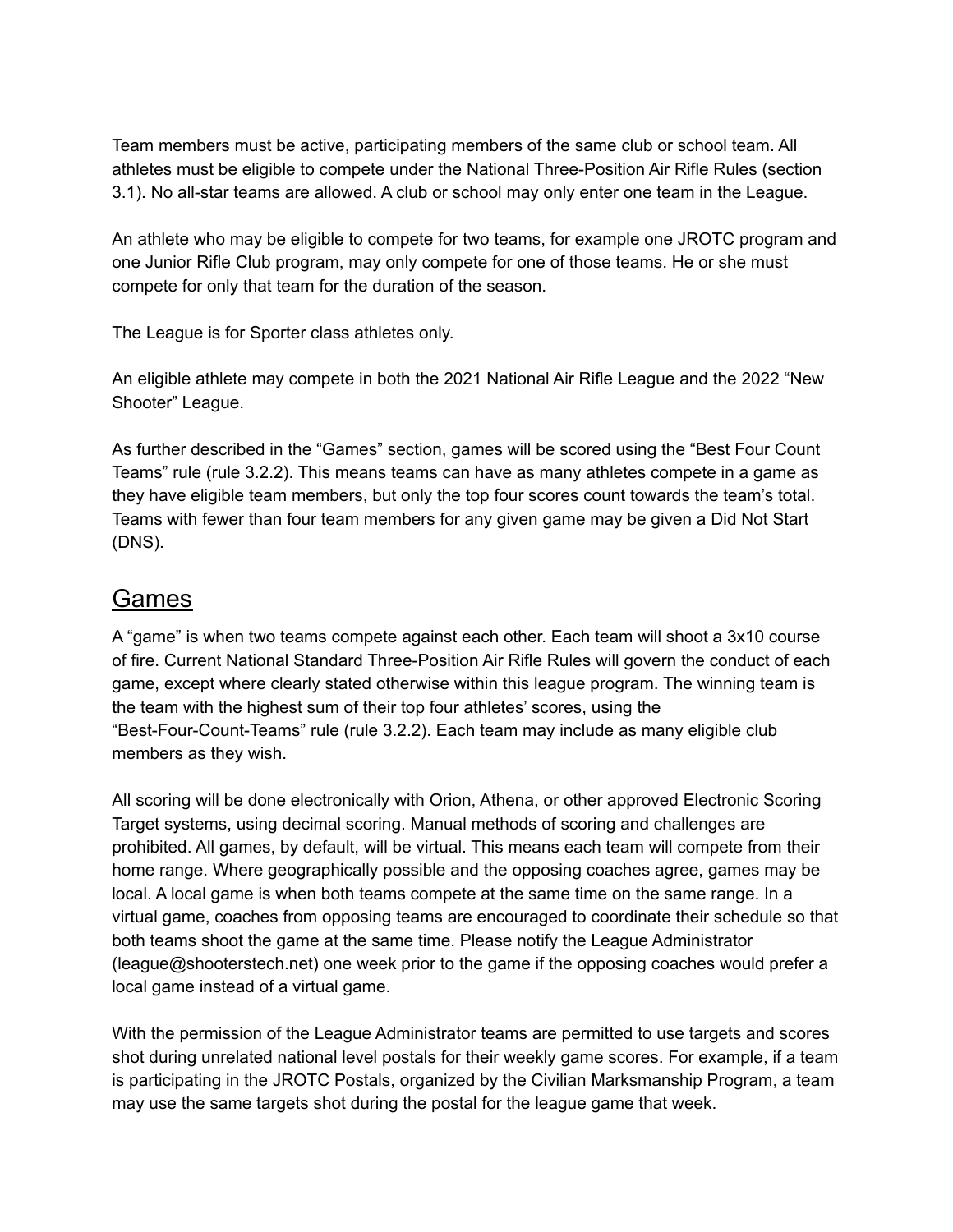If a team is competing in two games in a given week, which may occur if a game has to be rescheduled, the team coach must shoot the two games completely separately (e.g. shoot one 3x10 game on Tuesday, and one 3x10 game on Thursday). Coaches may not, under any circumstances, shoot one course and count its score for more than one game.

#### Deadline to Turn In Scores

Teams have the full calendar week, defined as Monday through Sunday, to shoot their weekly game. Scores need to be submitted by Noon EST each Monday.

- Team scores submitted after Noon Monday EST will not be counted towards the game's outcome. Teams instead will be given a Did Not Start (DNS).
- Team coaches are responsible for submitting their team scores before the deadline and verifying the scores were submitted successfully.
- The League Administrator may allow teams scores submitted after the Noon Monday EST deadline to count towards the team's season average. May further be used to change a DNS to a LOSS, but will not be used to change a DNS to a WIN regardless of the score.

Teams who are unable to shoot their game during the scheduled week for circumstances beyond their control (e.g. a weather emergency, COVID-19) should contact the League Administrator as soon as possible so alternative scheduling can be made.

#### Range Command Script

Teams will be provided a written script to follow to include instructions for running a League game. Teams using Athena will use the script integrated with Orion and displayed on the athlete monitors. These scripts are to help ensure all teams conduct their games under similar conditions and according to the rulebook.

#### Target Integrity Check

Targets will be periodically reviewed, checking for correct scoring and correct application of penalties. In each instance that scoring is done improperly the League Administrator will correct the score on the target and may access an additional 2 point penalty.

#### Media Production During Games

Teams are encouraged to use audio and visual media production during each game to help improve the quality and excitement of each game. Media production includes:

- Displaying the online scoreboard on a large TV or projector during the competition.
- Announcing the names of athletes who shot a personal best after the game's conclusion.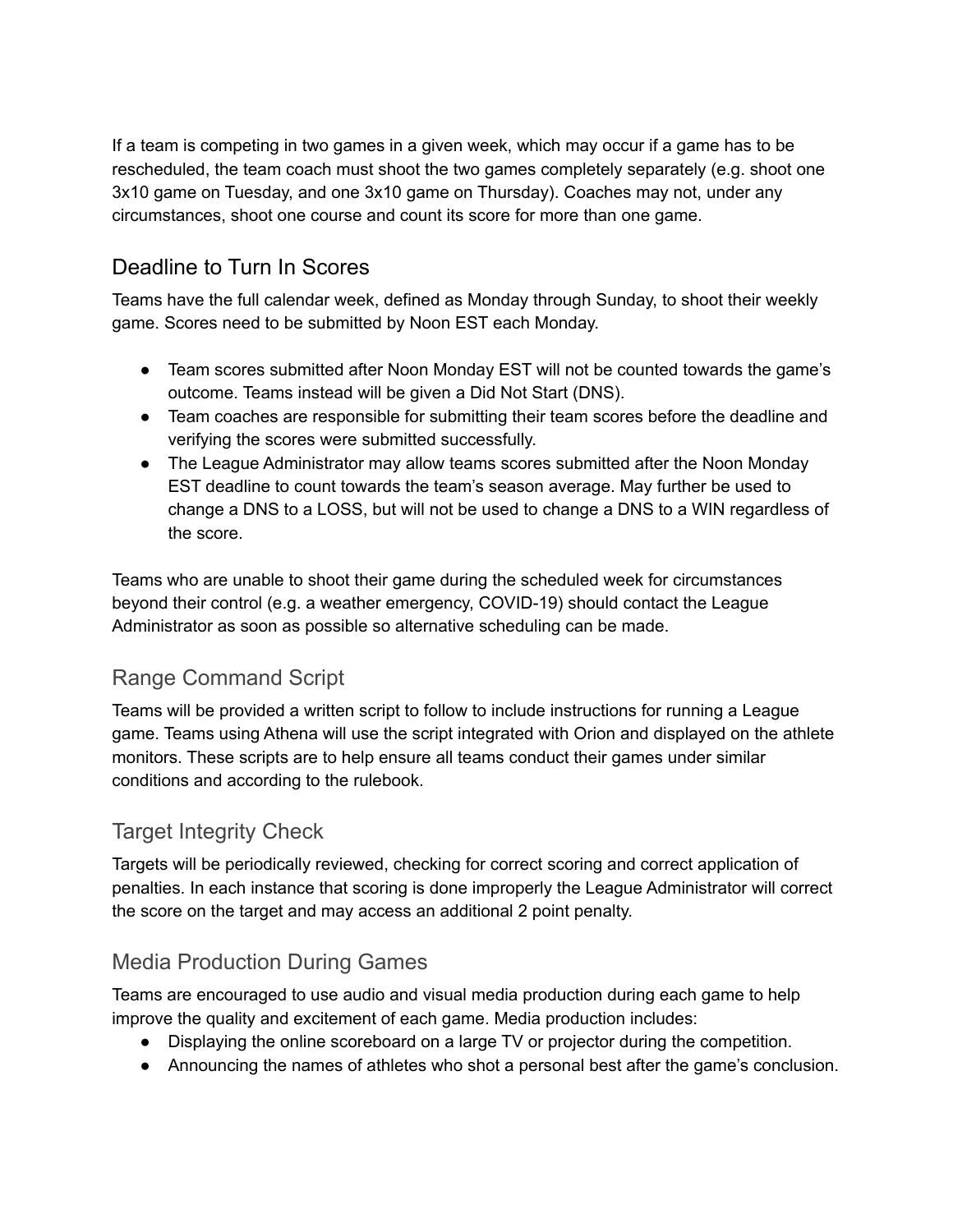#### Rule Violations

The League is run under the National Standard Three-Position Air Rifle Rules. The Team Coach plays a critical role ensuring their team follows all rules and ensures the validity of scores reported each game.

The League Administrator may disqualify (DSQ) a team for a league game for serious rule violations. These include but are not limited to:

- Unsportsmanlike behavior by the team or any team member, including attempts to gain an unfair advantage.
- Safety violations by the coach or any team member, including not having a team leader present during shooting.
- The intentional manipulation, or even attempted manipulation, of their submitted team's scores.
- Failure to follow range commands or time limits as set forth by the National Three-Position Air Rifle Rules.

For serious or repeated rule violations the League Administrator may remove a team from future games in the current season, or impose up to a three year ban for the school or club in all Orion Leagues.

## Season Format

The League's Season is the complete set of games and consists of a preseason and regular season. There is one season per year.

- The preseason is an optional but recommended competition for all teams. It consists of a single-game course of fire amongst all teams. Its purpose is to allow teams to practice competing in the league in a non-counting game. All teams will be entered into the pre-season once. On request teams may compete in the preseason multiple times. The pre-season competition lasts from 1 January through 23 January 2022.
- Each team will compete in the regular season. The regular season is 10 weeks long where each team will compete in 8 games. Each week during the season, teams will get scheduled to compete against one other team, with two bye weeks built into the schedule (for the regular 10 week season). The regular season is scheduled dynamically so that teams compete against other teams with similar rankings throughout the season (see scheduling below).
- There is no postseason.

### **Scheduling**

Games will be scheduled dynamically throughout the regular season. The goal of dynamic scheduling is to allow teams of near equal skill level to compete with each other each week.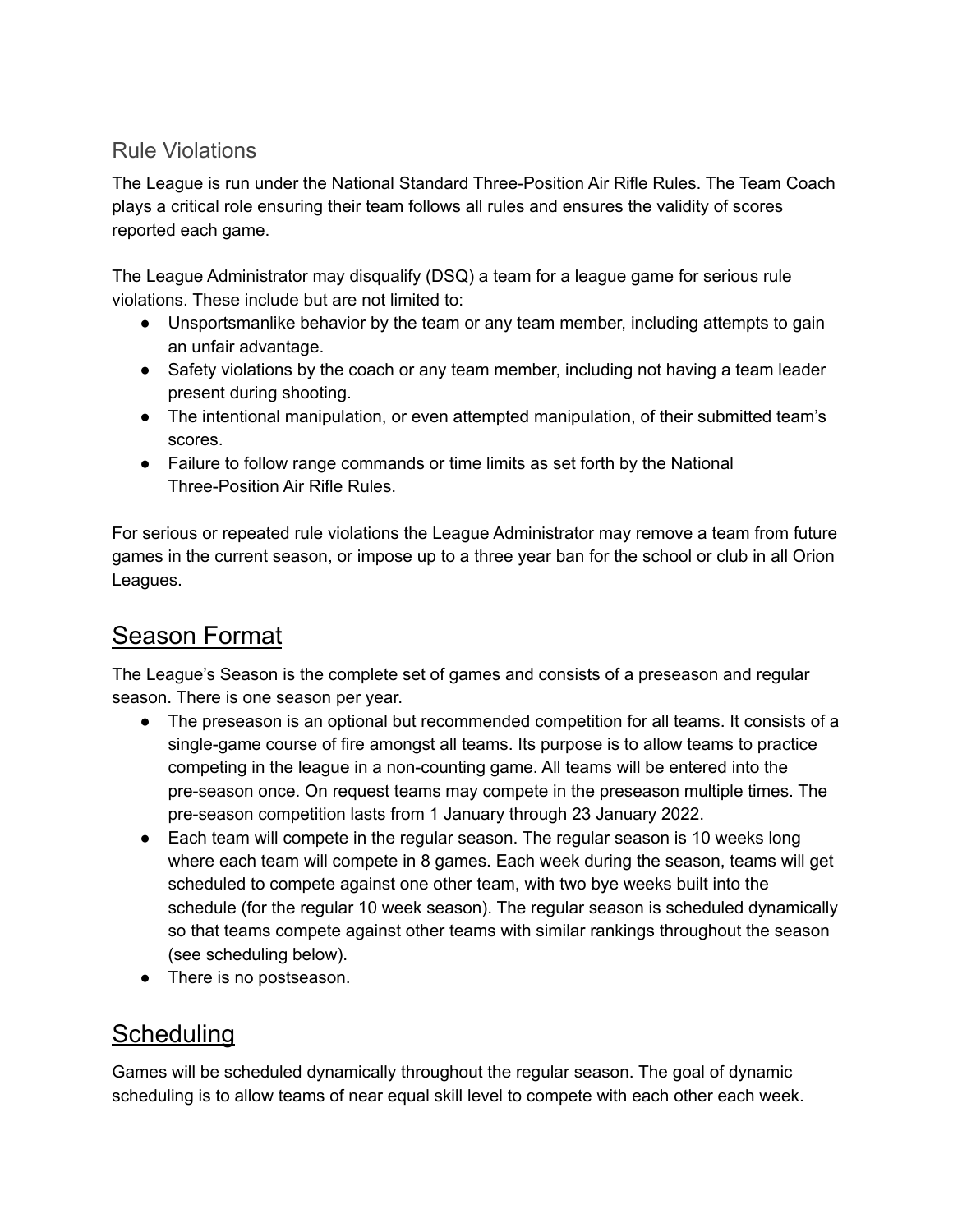In general, each week during the regular season, the League Administrator will announce the games for the following week. This will allow teams to know who they are competing against and if they have a bye week.

The first two weeks of the league (the first two games) games will be scheduled randomly. The first two weeks' schedule will be announced one week prior to the start of the league.

After the first week (the first game is completed), the League Administrator will schedule games for the third week. After the second week (the first two games are completed), the League Administrator will schedule games for the fourth week. This pattern of scheduling games will continue throughout the regular season.

Scheduling, after the first two games, is done in such a way that teams of near equal skill level are squadded against each other. "Near equal skill level" is based on the team's ranking (team ranking score, see below for details) at the time the scheduling is done. To encourage diversity of scheduling, the degree of near equal skill level will be more broad at the beginning of the season, and then tighten up towards the end.

Other factors will influence scheduling, including the following:

- An odd number of teams may force the League Administrator to give a team a "forced bye week."
- Teams that have requested bye weeks will not be scheduled.
- Two teams may compete against each other more than once during the season; however, no two teams will be scheduled to compete against each other in successive games.
- Teams may request to compete against a specific team on a specific week.
- Any team that has two consecutive Did Not Start (DNS) will be considered dropped from the league and will no longer be scheduled for future games.

All teams will be given at least two bye weeks, and they may request when their bye weeks will take place.

Teams may request more than two bye weeks during the regular season. Doing so puts the team at a disadvantage as this limits the number of "win points" they can earn contributing to their team ranking score.

A "forced bye week" is when the League Administrator has to give a team a bye week during the season beyond their guaranteed bye weeks, or one more bye week than requested. If this happens, it will happen towards the end of the season.

The forced bye week rule also applies to teams who can not compete due to exceptional events beyond their control, such as a cancelled game caused by a natural disaster or COVID-19.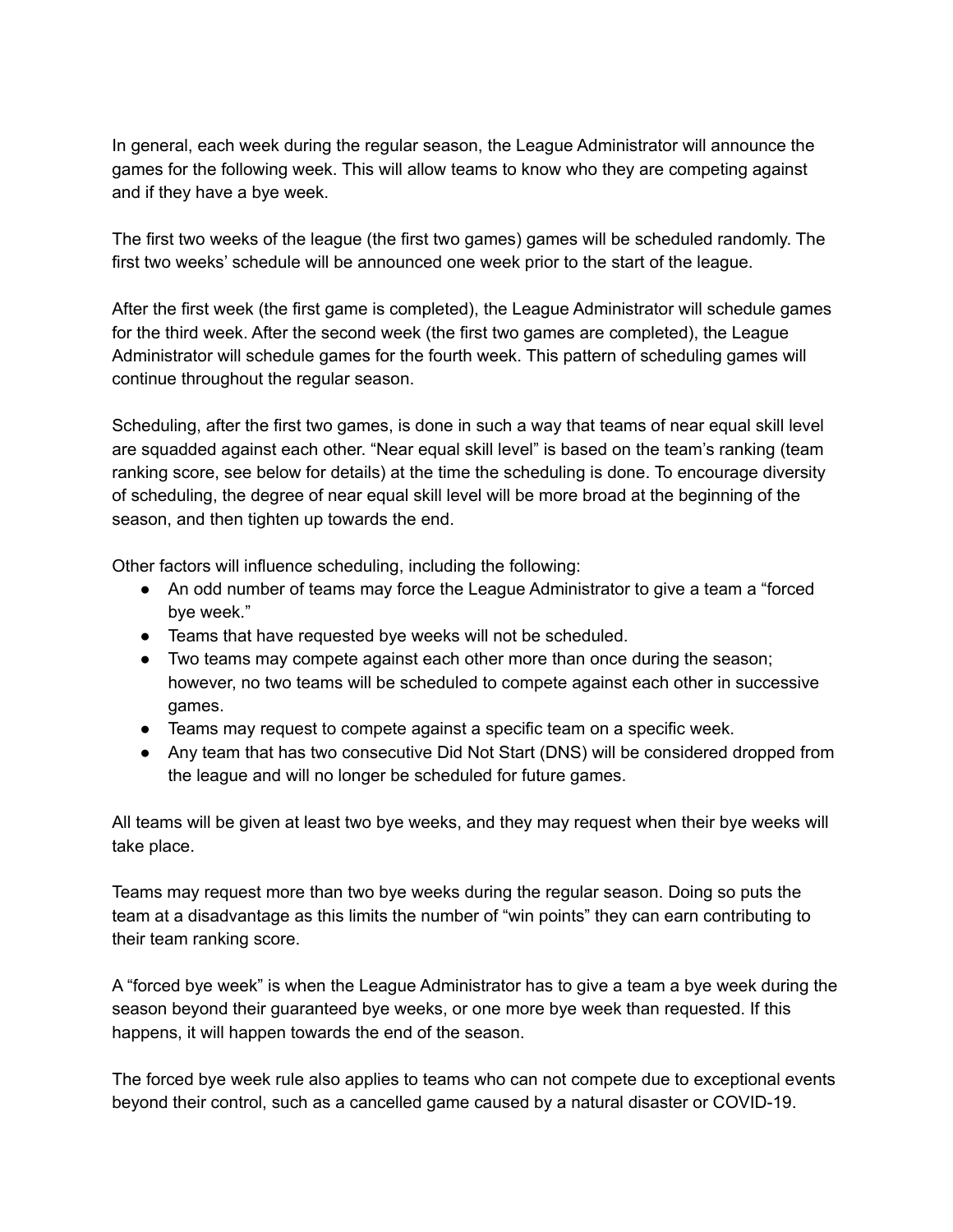All bye week requests must be submitted one week prior to the start of the season. The league Administrator may not be able to fulfill bye week requests received with insufficient time.

The COVID-19 pandemic is tragic and unpredictable. Unfortunately, it is expected to cause many schedule disruptions, most of which will be without warning. As it is important that teams take all necessary precautions to remain safe, no team will be penalized if they are unable to participate in a scheduled game. In the event a team is affected by COVID-19 please contact the League Administrator as soon as possible. The League Administrator will first try to provide an opportunity for teams to participate by rescheduling existing games. However, if this is not possible existing games may be cancelled, with teams credited with a forced bye week. Teams with unscheduled games that will not be able to be scheduled, will be credited with forced bye weeks.

#### League Point Calculation during Regular Season

During the regular season teams will be ranked according to their League Points, a combination of seasonal average and win-loss record.

A team's League Points is equal to their seasonal average plus:

- 10 points for each win they have earned.
- 0 points for each loss.
- 5 points for each "forced bye week."
- -10 points for each DNS.
- -40 points for each DSQ.

For example, if a team average is 880 and has a 5 - 3 record (with no DNSs), their team ranking score is  $880 + 5 * 10 = 930$  (five wins times 10 points for each win).

Tie-breaking between teams of equal team ranking score, will be as follows:

- The team with the highest number of wins.
- The team with the highest game score from any game during the regular season.
- The team with the second highest game score, then third highest, then fourth highest, and so on, from any game during the regular seasons until the tie is broken.

## **Team Registration and Fees**

#### **Registration**

All schools or shooting clubs located in the United States, its territories, or department of defense schools are eligible to compete in The League. Teams outside the United States may compete with the permission of the League Administrator.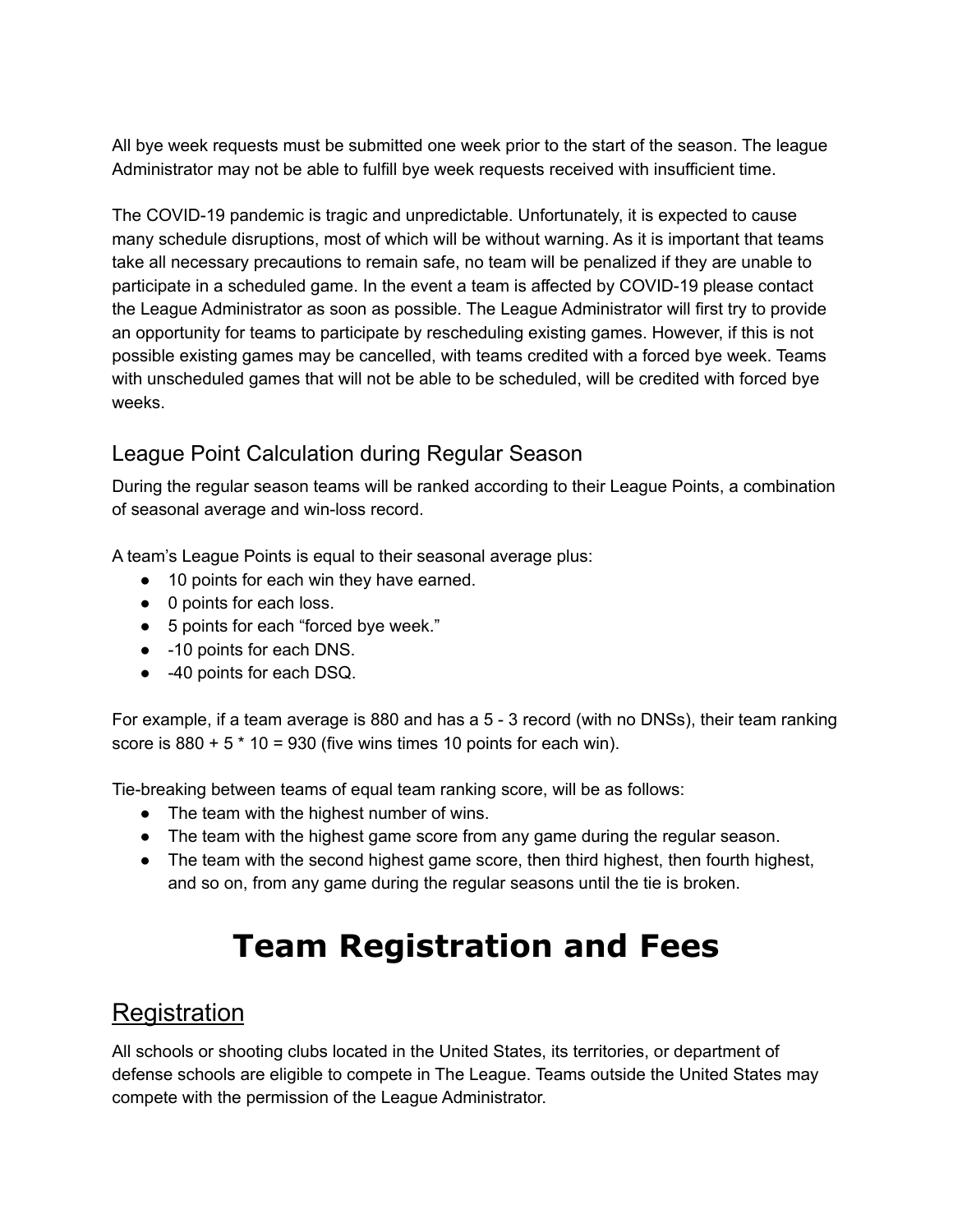Teams may register by completing the entry form at the end of this document or online at www.national-leagues.com.

Registration is open until 18 January 2022.

Teams may withdraw from the League, with a full refund, until 18 January 2022. After this time withdrawing from the league is impossible and no refunds will be given.

Please note there is a separate registration for the main National Air Rifle League that takes place each Fall.

All team names must directly reference the school or club they represent. JROTC teams will use the school's name followed by "JROTC" service reference, for example "West Potomac NJROTC." Non-JROTC high school teams will use the school's full name, for example "Robinson High School." 4-H teams will use the county they represent followed by "4-H," for example "Fairfax County 4-H."

A team coach must be listed for each team. They will be the designated point of contact for the team and be responsible for submitting scores to Orion for each game.

Team coach contact information will be shared between all coaches. This information is provided to allow coaches to promote sportsmanship and communicate with each other for the sole purpose of the league. Coaches are encouraged to contact their opposing team each week to wish them luck, and congratulate them on winning as appropriate.

By entering the league the team coach is giving the League Administer permission to contact them for the purpose of conducting the league in the current season, and promoting the league for future seasons.

A team photo is required from each team at the start of each season. The photo will be used in press releases, blogs, and social media entries. The team photo may be sent to the League Administrator at [league@shooterstech.net](mailto:league@shooterstech.net).

As previously mentioned in the "Club, School, and Team Member Requirements" subsection within the "Organization" section, there are a few things to consider while registering:

- All participating team members must be "new shooters." This is defined as any athlete whose first air rifle or smallbore rifle competition was on or after 1 August 2021.
- Team members must be active, participating members of the same club or school team.
- All athletes must be eligible to compete under the National Three Position Air Rifle Rules (section 3.1).
- Teams must be composed of at least four eligible athletes.
- An athlete may only compete for one team.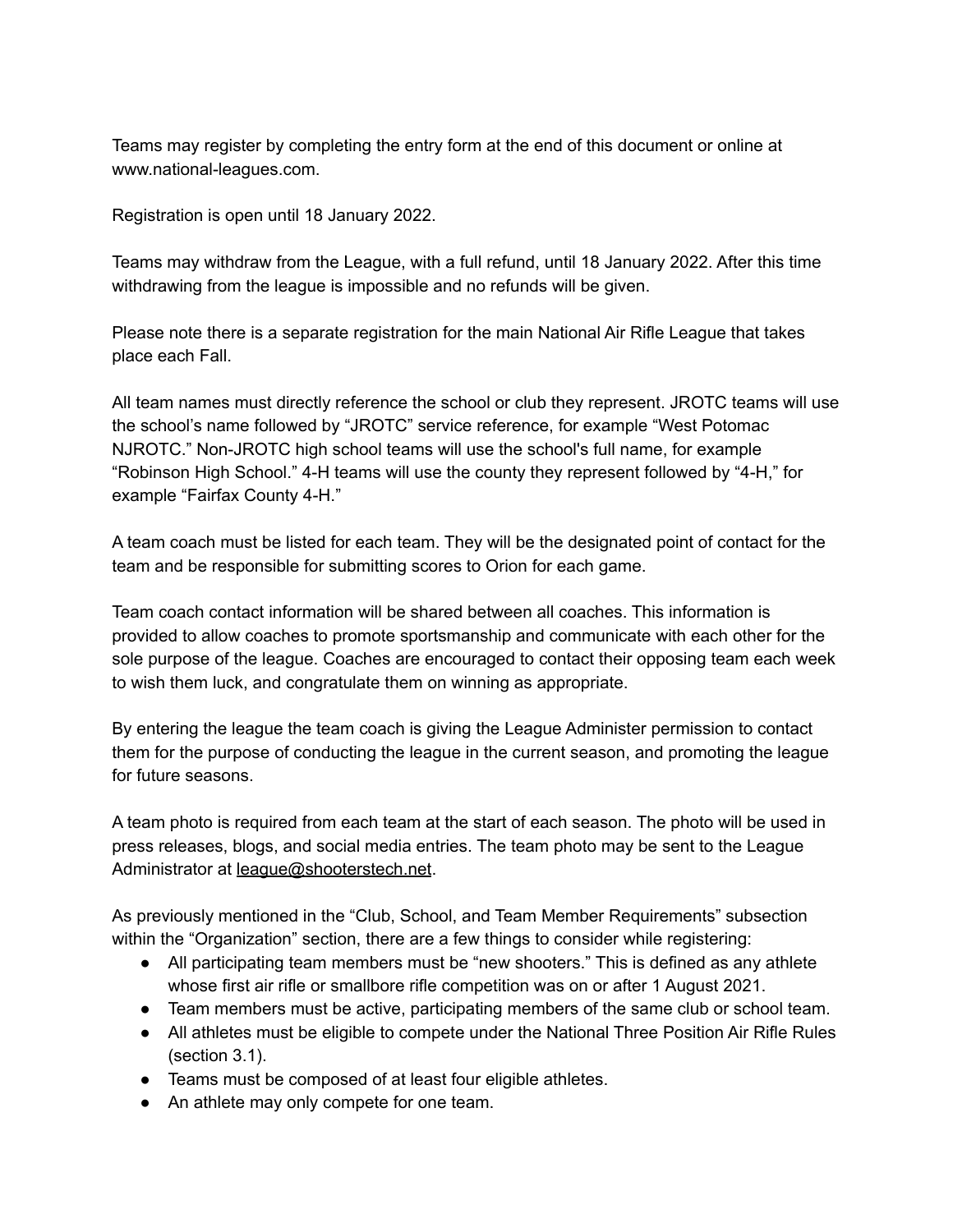The sponsoring school or club must be an Orion for Clubs customer and has the Result Center enabled. Clubs that do not yet have Orion Scoring Systems may purchase a bundle from Orion Scoring System's website (<http://www.orionscoringsystem.com/orion/BundleList.aspx>).

### Fees

There will be an annual per team registration fee to participate in a League. For the 2022 season, the annual fee is \$100 per team.

Teams are responsible for having a valid, up-to-date Orion license and providing their own Air Rifle targets for the games. Targets may be purchased from Orion Scoring System's website (<http://www.orionscoringsystem.com/orion/TargetList.aspx>).

The registration fee is complimentary (\$0) for clubs or teams who have purchased an Orion Scoring System since 15 January 2021. In future years, the registration fee will be complimentary for clubs or teams who purchased Orion within the last 12 months.

### Awards

To help encourage the development of young athletes and recognize top performers, The League seeks to provide as many awards as possible to deserving teams and their team members. The League is purposefully choosing to emphasize participation and improvement over winning.

The participation and award schedule for 2022 is as follows:

- Each athlete from each team will receive a participation pin.
- Each athlete will receive a specially designed league sticker that may be placed on his or her rifle.
- A league poster or banner for each participating team.
- Engraved medals for each athletes in each team that meets two of the three criteria, with specially designed medals for the top three teams:
	- Participates in all eight games during the season. Teams will be credited for games that were canceled due to Covid-19.
	- Shows improving scores during the season (see below for calculation).
	- Wins 5 or more games during the season.
- A banner for each team that meets the above criteria.

Awards will not be provided to teams who have not paid their registration fees. Teams must participate in at least four games to be eligible for awards.

The "shows improving scores" criteria, listed above, is measured using the six best team scores from the season (lowest score is dropped) with Microsoft Excel's "LINEST" function. To meet the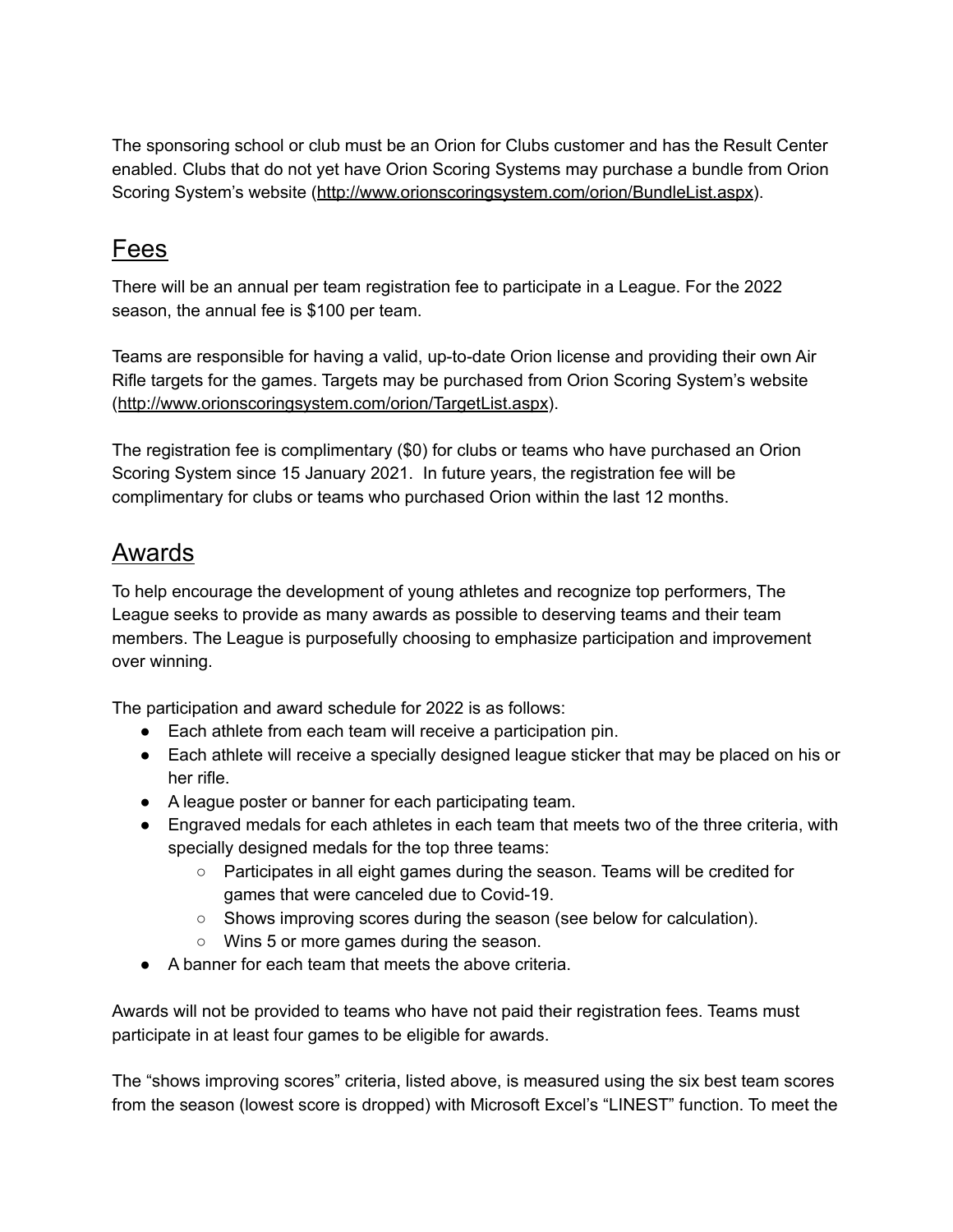criteria, the slope result must be greater than 5.0 points per game.

For example, if a team shoots a 834, 828, 843, 830, 848, 862, 870, 856 in the eight game season, based on Excel LINEST function and dropping the lowest score, this team's improvement is measured at 5.4 points per game. Thus, this team meets the criteria.

### Press Releases and Social Media Postings

To attract greater positive attention to the sport, to The League, and to the participating teams, Orion Scoring System will actively write and distribute press releases. Press releases will be prepared at least for each game during the regular season.

Orion Scoring System will also maintain a League Facebook page. The Facebook page will be used as a platform to promote The League, teams, and athletes by providing updates on results and other general postings about League news and updates. All coaches, athletes, parents, etc. are encouraged to share the Facebook page with friends, family, and basically anyone else! Because one of the key principles of The League is to increase the sport's spectator appeal, postings will include easily understood terminology. Consequently, those unfamiliar with the sport will be able to keep up with their friends and family competing in a league. The page can be found at [www.facebook.com/NationalAirRifleLeague](https://www.facebook.com/NationalAirRifleLeague).

Each team is required to provide one or more team photos. These photographs may be used as part of any press release, social media posting, or related news story. In addition, coaches and athletes may be asked to provide additional quotes, interviews, or photographs.

## Team Coach Responsibilities

Team coaches are responsible for the following:

- Conducting each game according to current National Standard Three-Position Air Rifle Rules.
- Scheduling each game within the time frame of the week, and submitting the scores to Orion by midnight Sunday each week.
- The correct use of the Orion Scoring System.
- The correct use of Athena or other electronic scoring target system if used.
- Contacting the League Administrator for any outstanding circumstance, such as a rule interpretation question, rule violation, or an outstanding circumstance causing a delay in reporting scores.
- The honesty and integrity of their competition procedures, their team members, and all team representatives.
- Being familiar with this league program and following all rules and procedures outlined within.
- Respect the privacy of other coaches in the league and use the shared coaches contact information list for league competition communication only.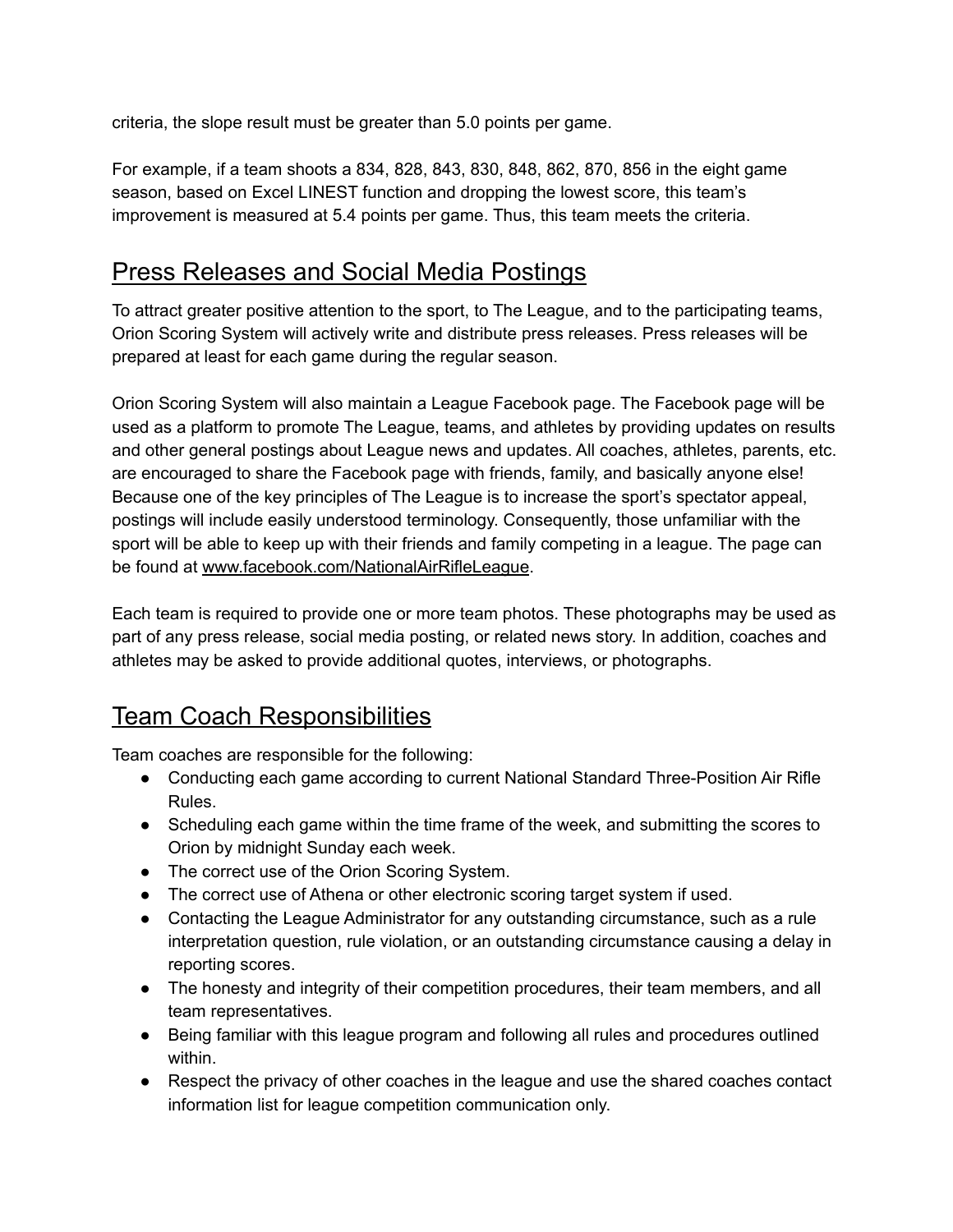Team coaches are encouraged, but not required, to attend a league webinar, to be held approximately one week prior to the start of the league. The exact date and time will be announced to all participating coaches approximately two weeks prior to the start of the league.

## **League Administrator**

The League Administrator is responsible for the conduct of each League season. This includes accepting team applications, seeding teams, scheduling games, monitoring game activity, and adjudicating any rules issues.

Reasonable deviations to League rules to accommodate the specific needs of a team will be allowed during the season if approved by the League Administrator. For example, the League Administrator would be authorized to allow an extension to report scores due to inclement weather or COVID-19 preventing a team from shooting one week.

League Administrator is authorized to cancel games if conditions warrant such action. For example, if a school is closed for a week or more due to an extreme weather event such as flooding or a tornado or COVID-19, the League Administrator may cancel games for that team.

The League Administrator is allowed to clarify league rules during the season. League rules, however, may only be changed between seasons. Based on feedback from team coaches and previous seasons' operations, the League Administrator is responsible for changing League rules between seasons to ensure that the League remains efficient, effective, and relevant. All changes will be made within this League Program. Team coaches are strongly encouraged to provide feedback to the League Administrator using the phone number or email address Below.

League Administrator responsibilities are held by Erik Anderson with Orion Scoring System. Contact information is as follows: Erik Anderson Orion Scoring System league@shooterstech.net (703) 596 0099

The following individuals will assist the League Administrator to fulfill his duties during the season.

- Greg Glatts
- Zachary Snell
- John Becker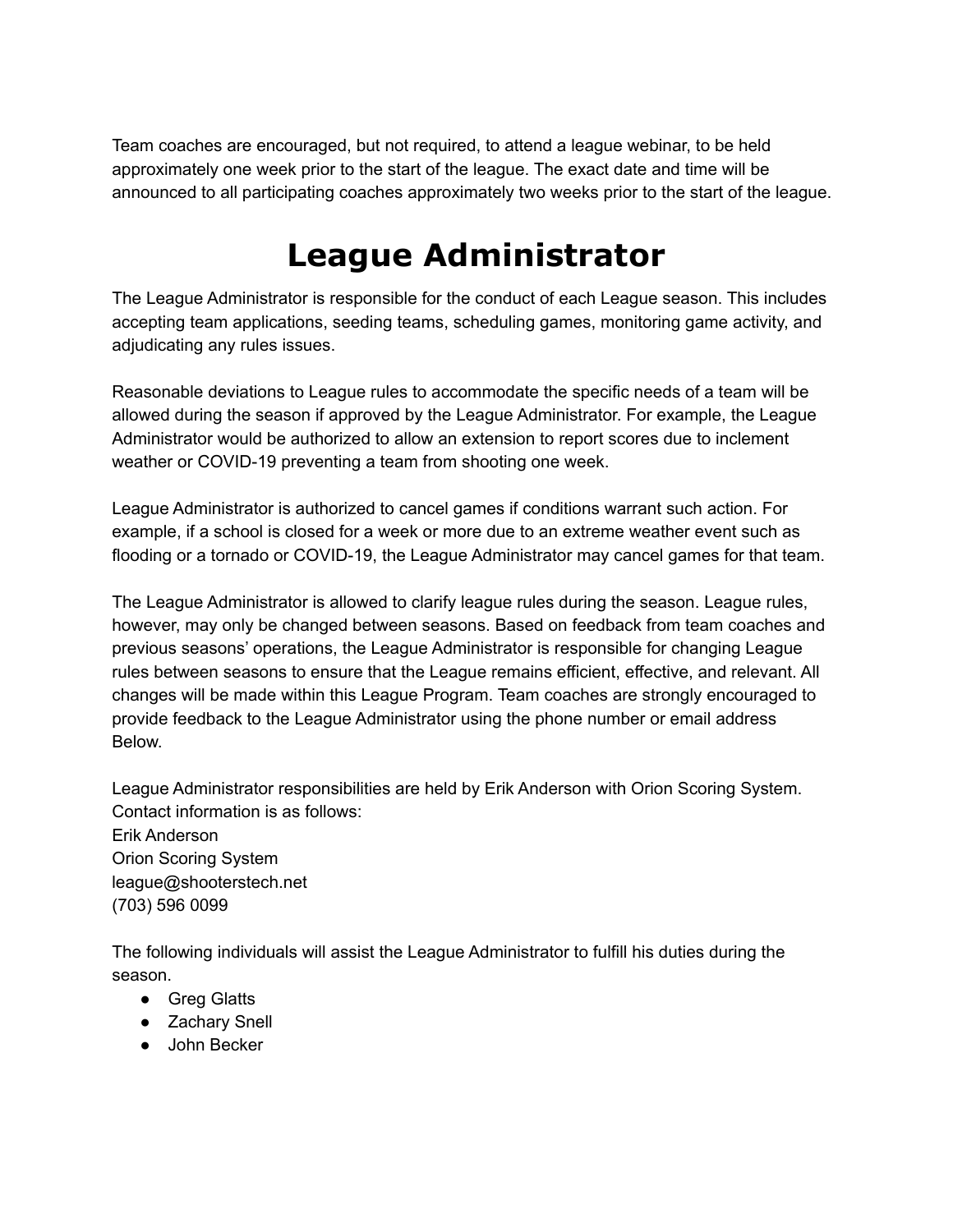In the case of a written competition protest, the League Administrator will appoint a three member jury, consistent with rule 6.3 from the National Three-Position Air Rifle Council rulebook. The jury is responsible for adjudicating the protest and must base its findings only on the rules and the league program.

## **Conducting Your League Game**

There are three resources coaches may turn to learn how to conduct their league game using Orion.

General instructions for competing in a League Game are found on Orion's support website. <https://support.orionscoringsystem.com/index.html?how-do-i-compete-in-a-league-g.html>

The League's Instructions and Range Command manuals are available from the league's website (for Sporter Air RIfle). Click on the image below to open in your web browser.



#### **Sporter Air Rifle**

Finally, coaches are encouraged to watch our video on participating in a league game. Click on the image below to open in your web browser.

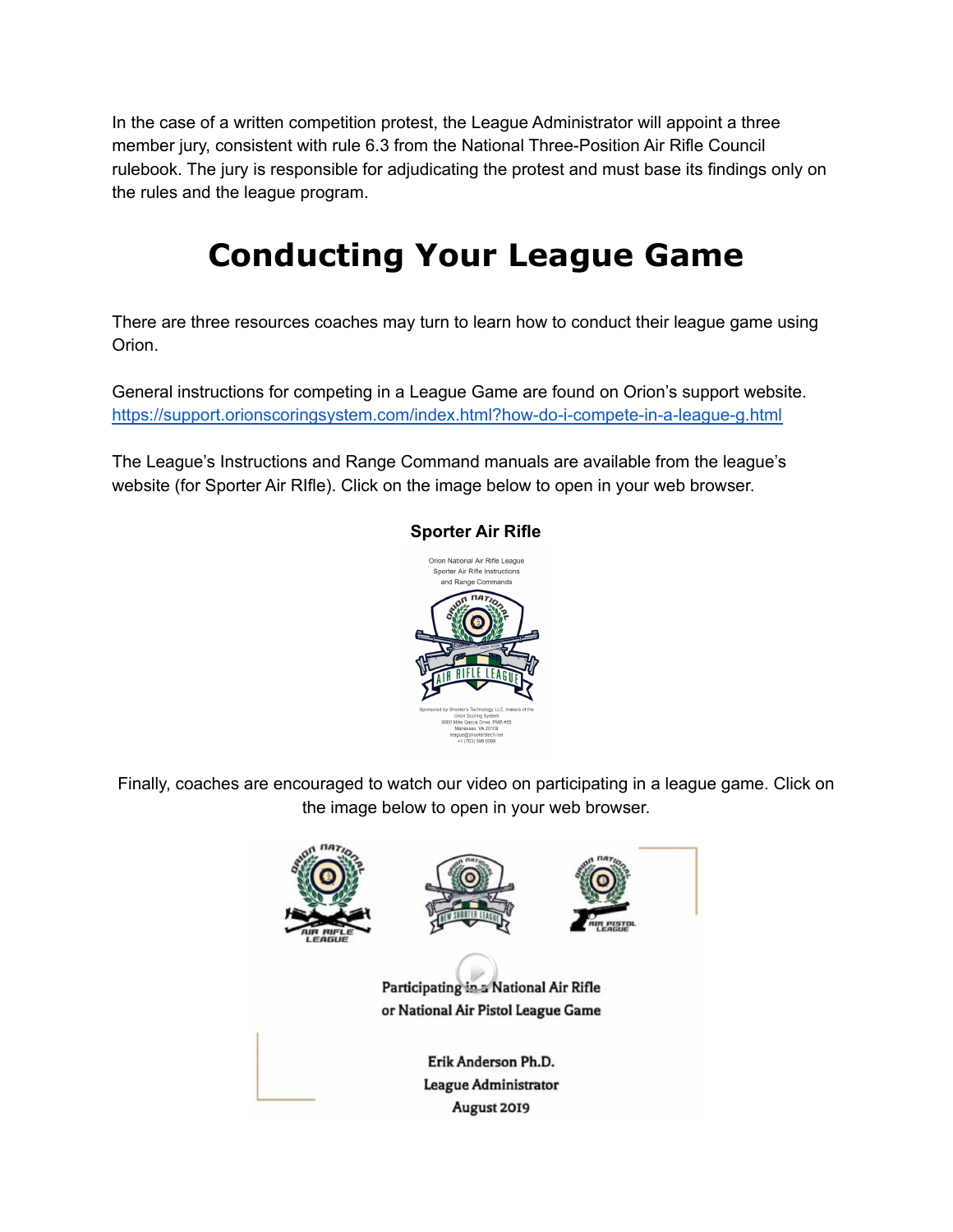## 2022 Orion National Air Rifle "New Shooter" League Registration Form

For more information, including the complete League Program or to register online visit national-leagues.com Registration Deadline is 18 January 2022

| <b>Shipping Address</b>                                                                                                                                                                              |                                                         |         |       |
|------------------------------------------------------------------------------------------------------------------------------------------------------------------------------------------------------|---------------------------------------------------------|---------|-------|
| (Street Address)                                                                                                                                                                                     | (City)                                                  | (State) | (Zip) |
| The fee to compete in the 2022 season is \$100 per club/school. Please mail your team's check (made<br>payable to "Shooter's Technology LLC") and this registration form to Orion Scoring System at: | 9000 Mike Garcia Drive, PMB #55,<br>Manassas, VA 20109. |         |       |

Number of athletes expected to compete:

On behalf of my team, athletes, and fellow coaches, we pledge to abide by the National Three-Position Air Rifle Rules, adhere to the National Air Rifle League program, and conduct ourselves with the highest ethical, moral, and sportsmanship standards in each game and throughout the season. I have read and understand the 2022 National Air Rifle "New Shooter" League Program, and I agree to follow the rules and regulations within it.

 $\mathcal{L}_\text{max}$  , and the set of the set of the set of the set of the set of the set of the set of the set of the set of the set of the set of the set of the set of the set of the set of the set of the set of the set of the

(Coach's Signature) (Date)